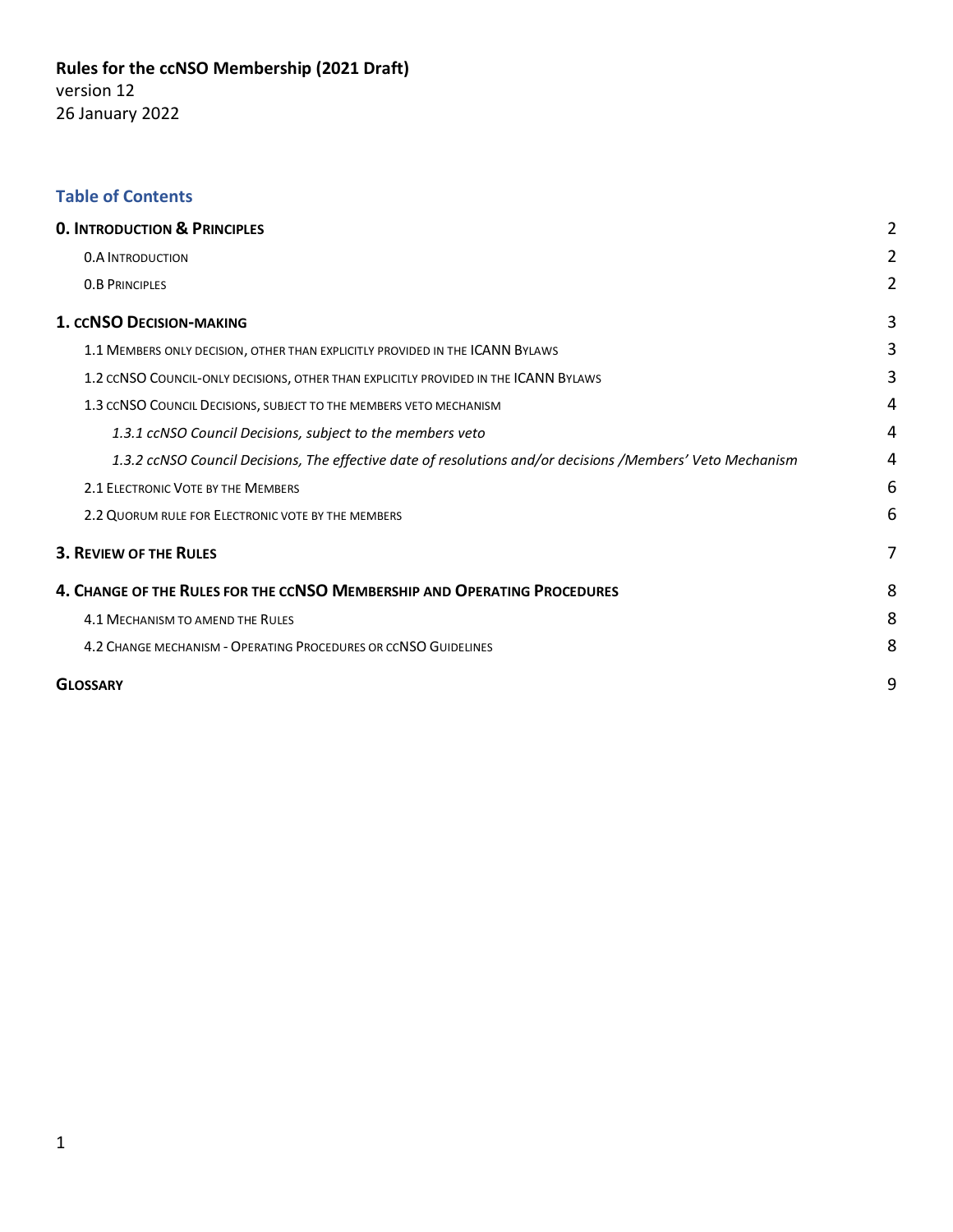# <span id="page-1-0"></span>**0. Introduction & Principles**

# <span id="page-1-1"></span>**0.A Introduction**

These are the Rules for the ccNSO Membership, as approved by the Members and adopted by the ccNSO Council in [Month] [Year]. They replace the Rules of the ccNSO which were adopted in 2004.

The governance of the ccNSO is based on three different sources. In the event of conflict, they are ranked in order of precedence:

- a. **First:** The ICANN Bylaws.
- b. **Second:** The Rules for the ccNSO Membership (hereinafter Rules).

c. **Third:** Operating Procedures (also referred to as "ccNSO Guidelines"). The purpose of the Operating Procedures is to set forth a detailed course of action for operational or administrative activities. These are developed at the initiative of the ccNSO Council.

The Rules and Operating Procedures are in accordance with ICANN Bylaws, Article 10, Section 10.3(k): "*The ccNSO Council, subject to direction by the ccNSO members, shall adopt such rules and procedures for the ccNSO as it deems necessary, provided they are consistent with these Bylaws. Rules for ccNSO membership and operating procedures adopted by the ccNSO Council shall be published on the Website.*"

# <span id="page-1-2"></span>**0.B Principles**

The following general principles constitute the foundation of the ccNSO; however, they are not part of the Rules:

- 1. The ccNSO is a bottom-up organization where the members give guidance to the Council, as stated in the Bylaws
- 2. The ccNSO is open and transparent to members and non-members
- 3. The ccNSO will operate transparently and in public, wherever possible and on a non-discriminatory basis
- 4. There should be minimum periods of notice for meetings and votes
- 5. There should be a minimum turnout or quorum for a vote to be valid, with a regional representation
- 6. The ccNSO operates on the principle of one member, one vote, unless specifically provided otherwise.
- 7. The ccNSO should be able to make decisions at face to face, virtual and hybrid meetings and by electronic ballot.
- 8. The ccNSO wishes to allow nonmembers to participate in discussions on issues before the ccNSO.

They were initially expressed as context for the further development and application of the Rules and Operating Procedures and have proven to be valid through the passage of time. These principles inform and guide the development of the ccNSO.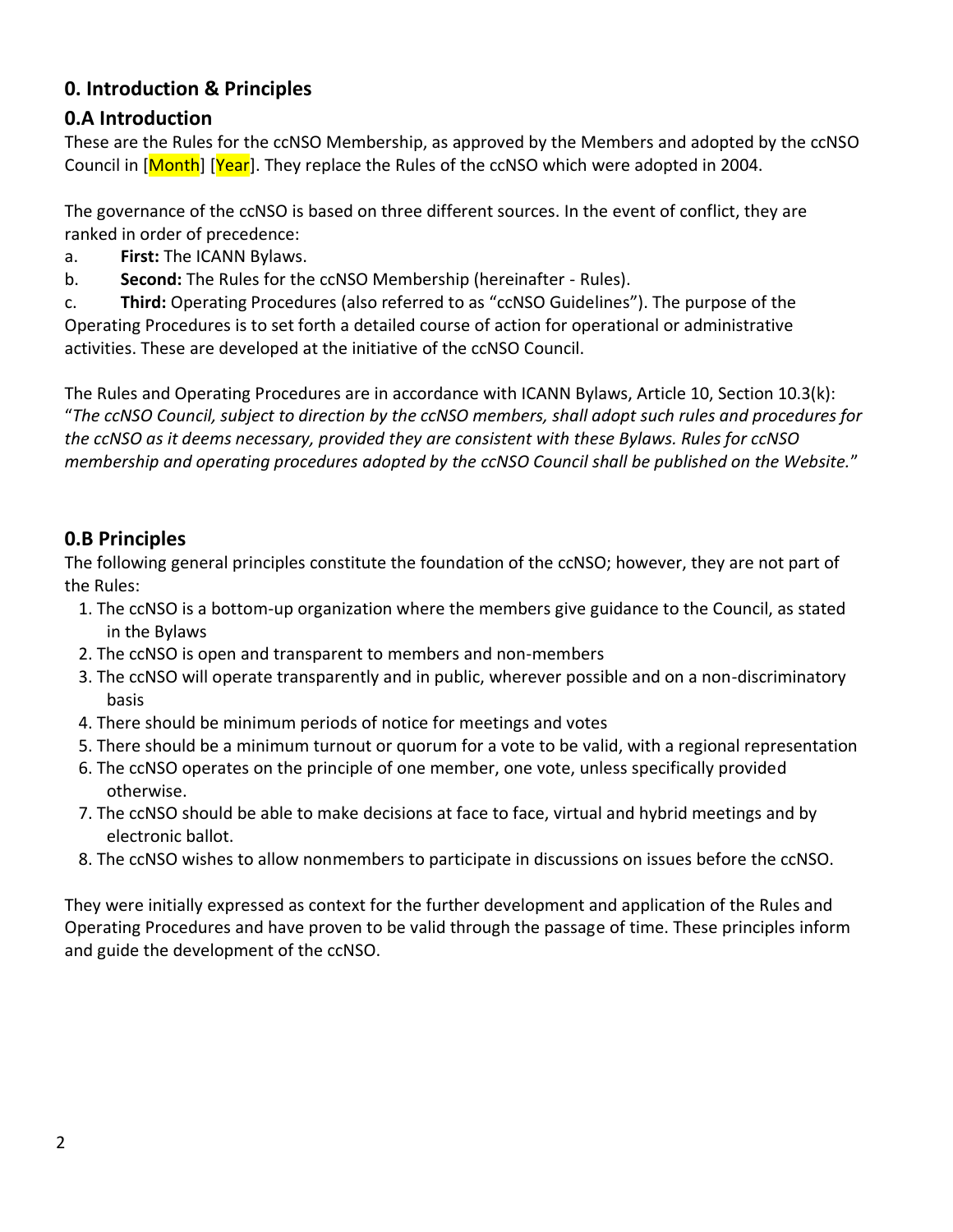# <span id="page-2-0"></span>**1. ccNSO Decision-making**

# <span id="page-2-1"></span>**1.1 Members only decision, other than explicitly provided in the ICANN Bylaws**

In addition to the decisions in the ICANN Bylaws which have been reserved to be taken by the ccNSO Membership, the following resolutions and/or decisions are reserved to be taken by the ccNSO Members exclusively:

- **A.** Members vote to change the Rules.
- **B.** Veto vote on ccNSO Council resolutions and/or decisions as provided for in the Rules.
- **C.** ICANN Board of Directors Seats 11 and 12 elections

Section 2.2 **Quorum rule for Electronic vote by the members** shall not apply for the ICANN Board of Directors Seats 11 and 12 elections, i.e. there is no quorum requirement for this voting.

Details on the voting procedure and other aspects of the ICANN Board of Directors Seats 11 and 12 elections are specified in the relevant Operating Procedures.

# <span id="page-2-2"></span>**1.2 ccNSO Council-only decisions, other than explicitly provided in the ICANN Bylaws**

The following limited set of resolutions and decisions are reserved to be taken exclusively by the ccNSO Council; thus, the Members Veto Mechanism does NOT apply:

**I.** Administrative resolutions and/or decisions:

- Appointment of Members to working groups, committees, study groups and cross community working groups.
- Appointment of liaisons.
- ccNSO Council meeting schedules, agendas and minutes.
- Voting on and Processing of Membership applications.
- Request a call for volunteers.
- Request the preparation of a timeline for upcoming activities.
- Request the summary of an activity

**II.** The ccNSO Council resolution and/or decision to adopt a change to the Rules.

**III.** Placeholder: resolutions and/or decisions as Decisional Participant, will be included at a later stage Details on the procedures and other aspects of ccNSO as a Decisional Participant are specified in the relevant Operating Procedures.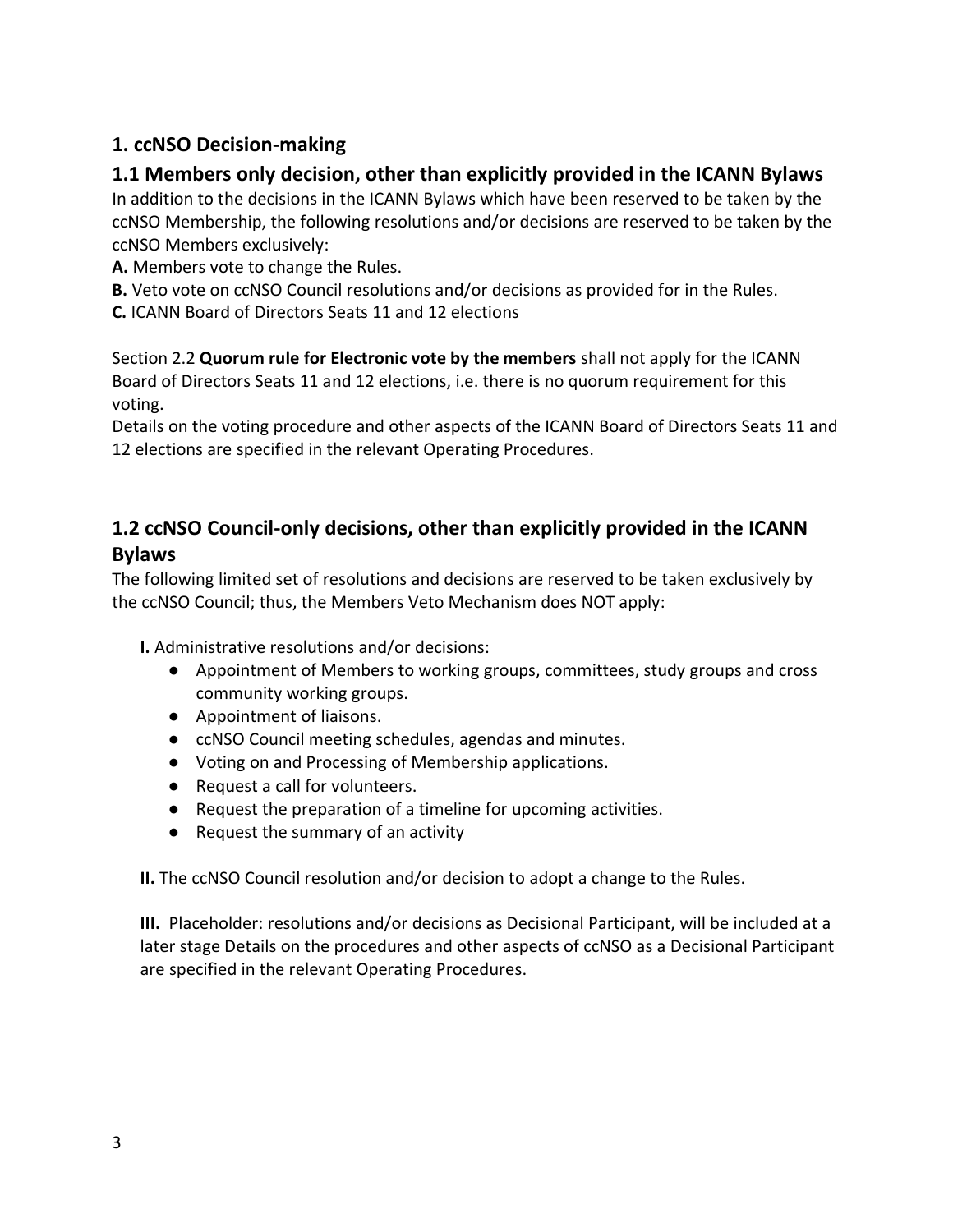# <span id="page-3-0"></span>**1.3 ccNSO Council Decisions, subject to the members veto mechanism**

#### <span id="page-3-1"></span>**1.3.1 ccNSO Council Decisions, subject to the members veto**

All ccNSO Council resolutions and/or decisions are subject to the Members Veto Mechanism (as provided in section 1.3.2 below), unless specifically determined otherwise in the ICANN Bylaws or under the Rules.

# <span id="page-3-2"></span>**1.3.2 ccNSO Council Decisions, The effective date of resolutions and/or decisions /Members' Veto Mechanism**

The ccNSO Council must publish all of its resolutions and/or decisions as soon as possible to the appropriate ccNSO list(s) and on the website of the ccNSO, but in any case, within seven (7) calendar days after the resolution and/or decision was passed. Each Resolution and Decision shall include the date it becomes effective.

The effective date is determined as follows:

**i.** resolutions and/or decisions which are exclusively reserved to be taken by the ccNSO Council, upon date of publication.

**ii.** All other resolutions and/or decisions seven (7) calendar days after publication, subject to the written request for a Members' veto vote by at least ten (10) Members of the ccNSO from at least ten (10) different Territories and representing no less than three (3) ICANN Geographic regions.

The written request (Members' Notification) for a Members' veto vote must be sent by electronic means to the ccNSO Secretariat or the ccNSO Council Chair during seven (7) calendar days mentioned under 1.3.2.ii. To be effective as a Members' Notification it must include, at a minimum:

- 1. The names of the objecting ccTLD Managers; and
- 2. The ccNSO Council resolution and/or decision that is being objected to and a brief explanation of the objection(s).

An effective Members' Notification shall, upon timely receipt by the ccNSO Secretariat or ccNSO Council Chair, suspend the resolution and/or decision from taking effect.

If the ccNSO Council believes the resolution and/or decision should become effective:

**i.** The ccNSO Council will prepare a statement as to why it believes the resolution and/or decision should become effective (Council's Notification).

**ii.** The ccNSO Council Chair or a person designated by the Chair shall send both the Members' Notification and the Council's Notification to the Members list and publish both on the ccNSO Website no later than 7 calendar days after receipt of the Members' Notification.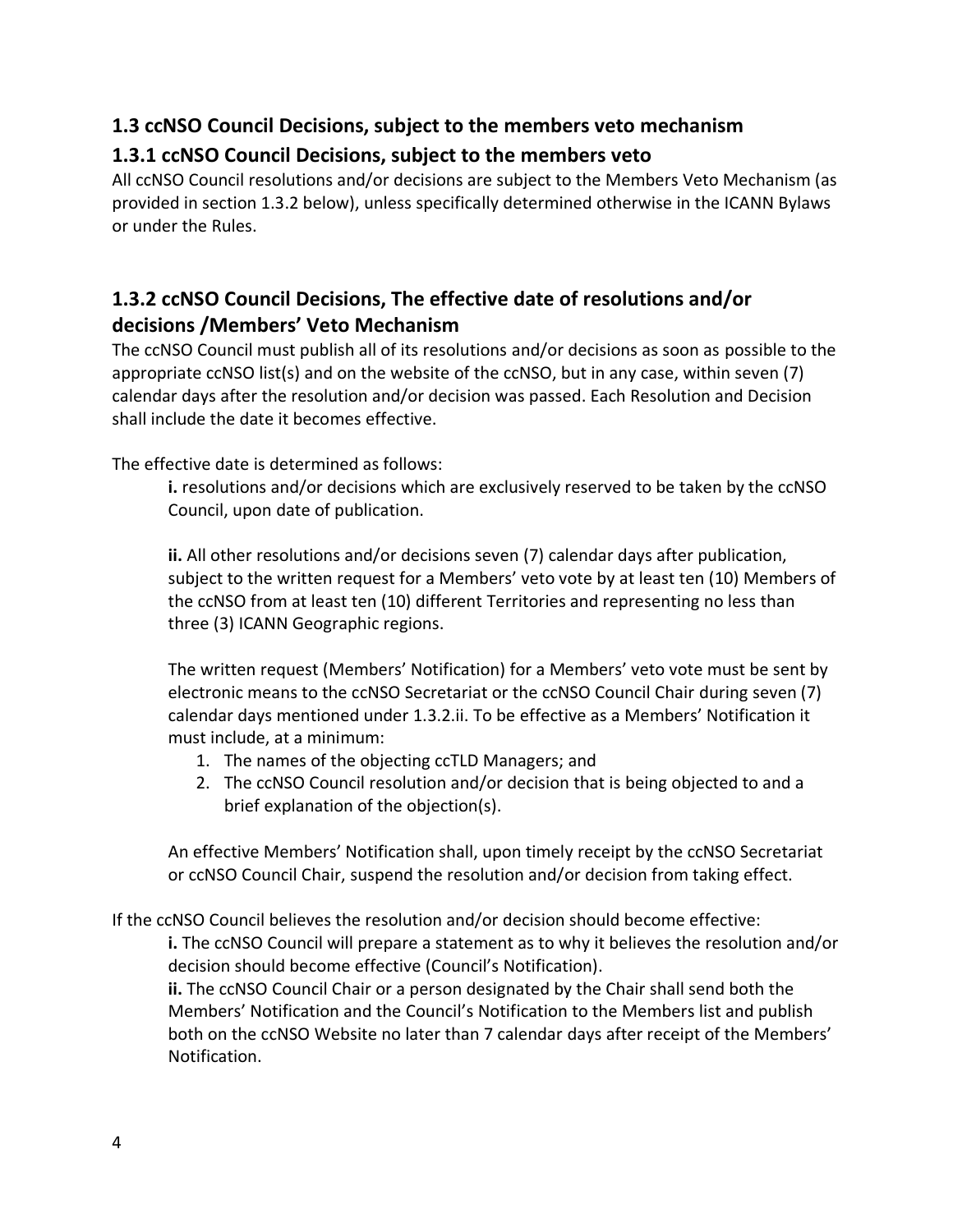**iii.** The ccNSO Council Chair or a person designated by the Chair shall initiate an electronic voting process by the ccNSO Members within 7 calendar days upon receipt of the Members' Notification.

**iv.** The electronic vote by the Members shall start five (5) calendar days after initiation of the vote by the ccNSO Council.

**v.** Section 2 of the Rules apply to the Members' veto vote, however specific provisions of this section 1.3.2. supersede similar provision of section 2.

If the ccNSO Council believes the resolution and/or decision should NOT become effective following the Members' Notification, the ccNSO Council Chair shall inform the Members accordingly, and the resolution and/ or decision shall be rescinded.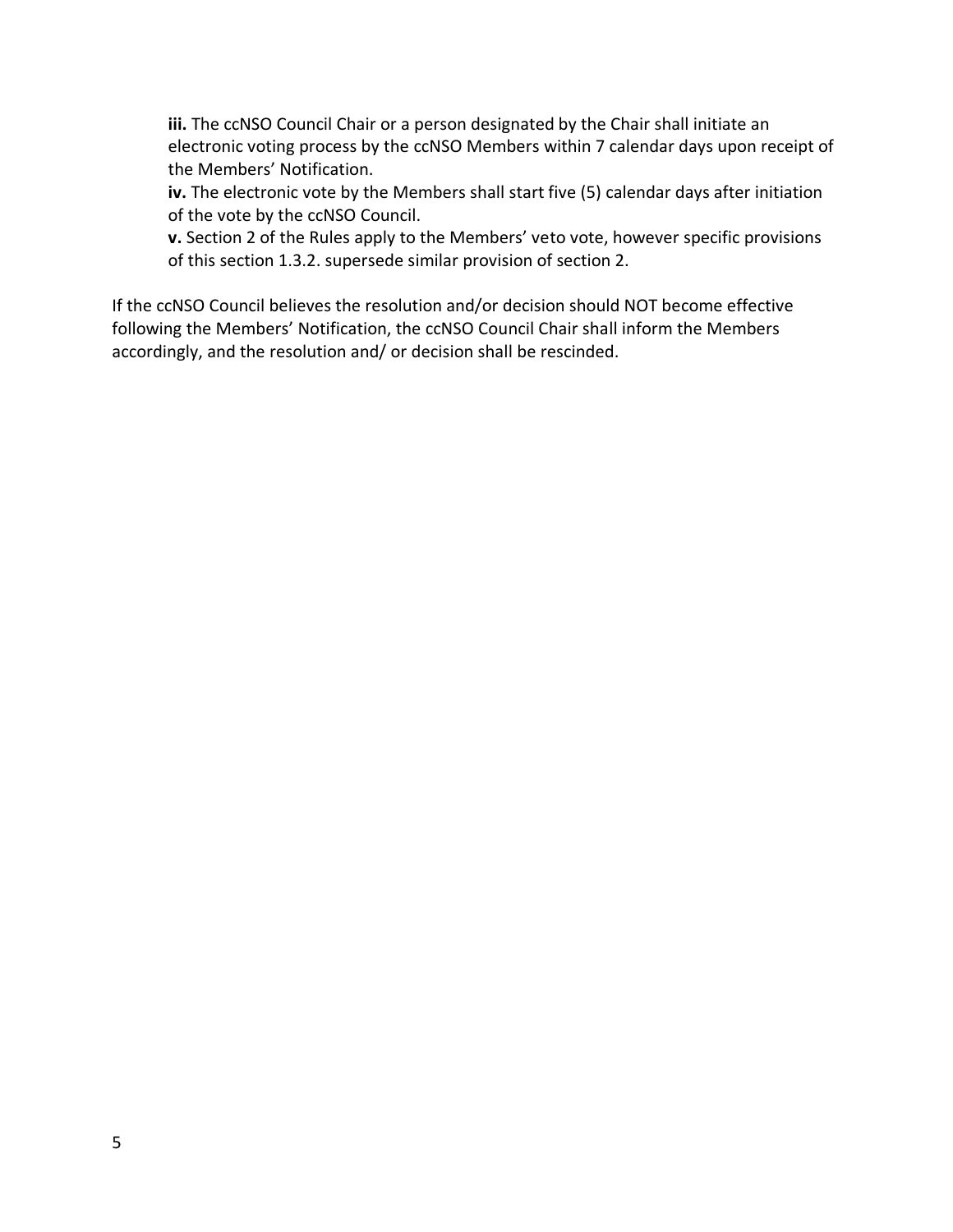#### **2. Decision making process by the ccNSO Membership.**

### <span id="page-5-0"></span>**2.1 Electronic Vote by the Members**

The ccNSO Members vote shall be conducted electronically. An electronic vote of the Members can be initiated by any of the following:

- The ccNSO Council
- The Chair of the ccNSO Council

• Ten (10) Members of the ccNSO from at least ten (10) different Territories and representing no less than two (2) ICANN Geographic Regions

A vote shall commence five (5) calendar days after the notification of the proposed matter to be voted upon, and the vote shall stay open for a period of fourteen (14) calendar days. The quorum rule for voting applies.

Unless otherwise specified a resolution and/or decision will be deemed to have passed by a Simple Majority.

Provisions in this section shall apply to all voting by the ccNSO Membership, unless otherwise provided in the ICANN Bylaws or the Rules.

#### <span id="page-5-1"></span>**2.2 Quorum rule for Electronic vote by the members**

Quorum is the minimum number of votes that should be cast for a vote to be valid. The Members' quorum requirement shall apply only to the Members' vote.

The quorum shall be at least thirty-three percent (33%) of the total Membership of the ccNSO, with at least three (3) Members per ICANN Region.

In the event that at least thirty-three percent (33%) of the ccNSO Members with at least three (3) Members per ICANN Region vote, the voting shall be valid.

In the event the quorum is not met, a second vote will automatically start 14 calendar days after closure of the first round of voting. The results of the second vote will be valid if at least 33% of the Members with at least three (3) Members per ICANN Region cast their vote. In the event the quorum is not met, the Members will be deemed to have abstained and the status quo remains.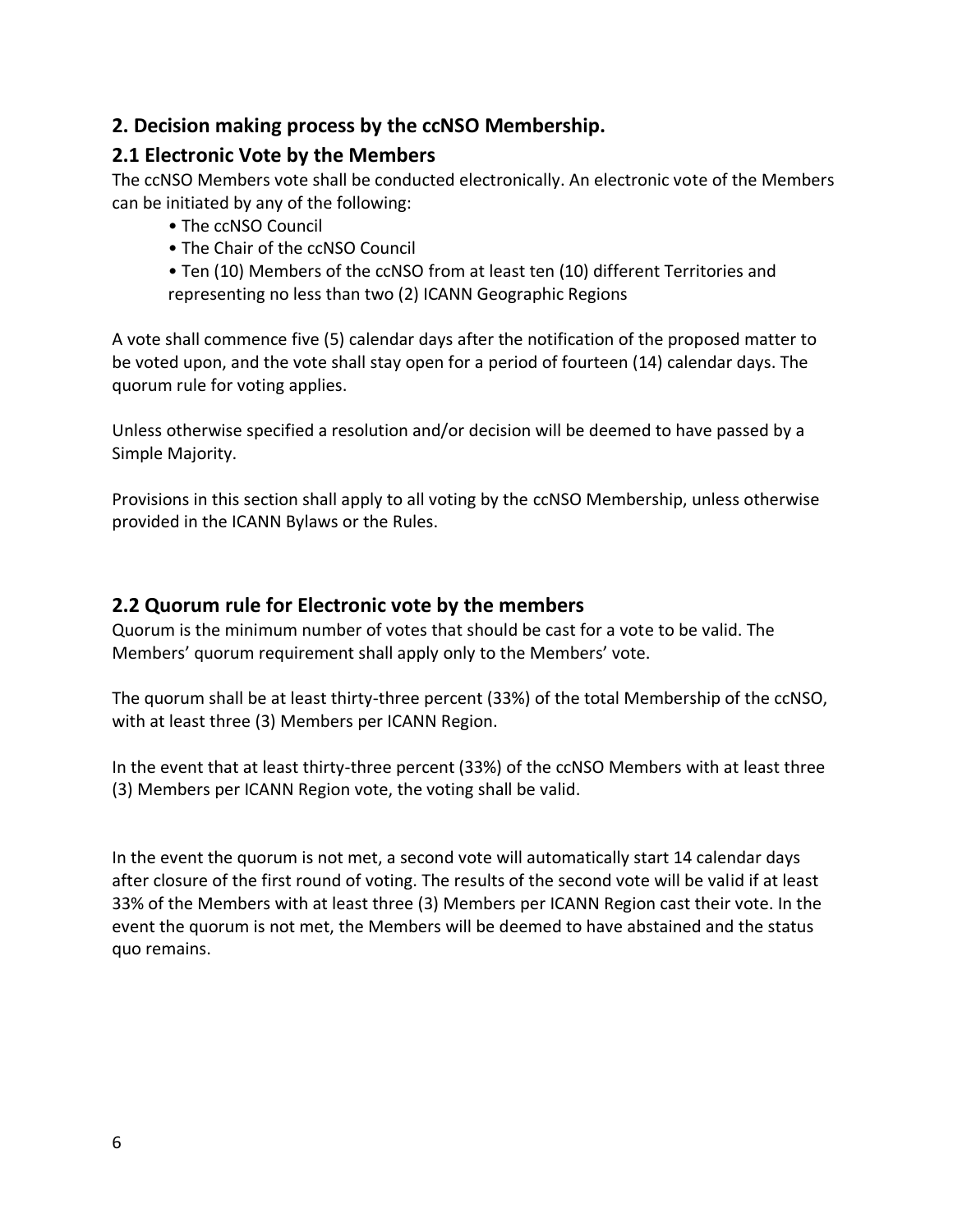#### <span id="page-6-0"></span>**3. Review of the Rules**

The Rules should be reviewed:

- Every five (5) years after adoption of an amended version, on whether they are effective and serve their purpose; or
- At the request of:
	- The ccNSO Council
	- The Chair of the ccNSO
	- Ten (10) Members of the ccNSO from at least ten (10) different Territories and representing no less than three (3) ICANN Geographic Regions

Each review will be conducted by a group of volunteers from Members of the ccNSO and in accordance with a method determined by the ccNSO Council, subject to the Members Veto Mechanism.

Each review is to include the opportunity for input from the broader ccTLD community and ccNSO Council. Any recommended changes to the **Rules** must be ratified by the ccNSO Members in the manner described in Section 4 of these Rules.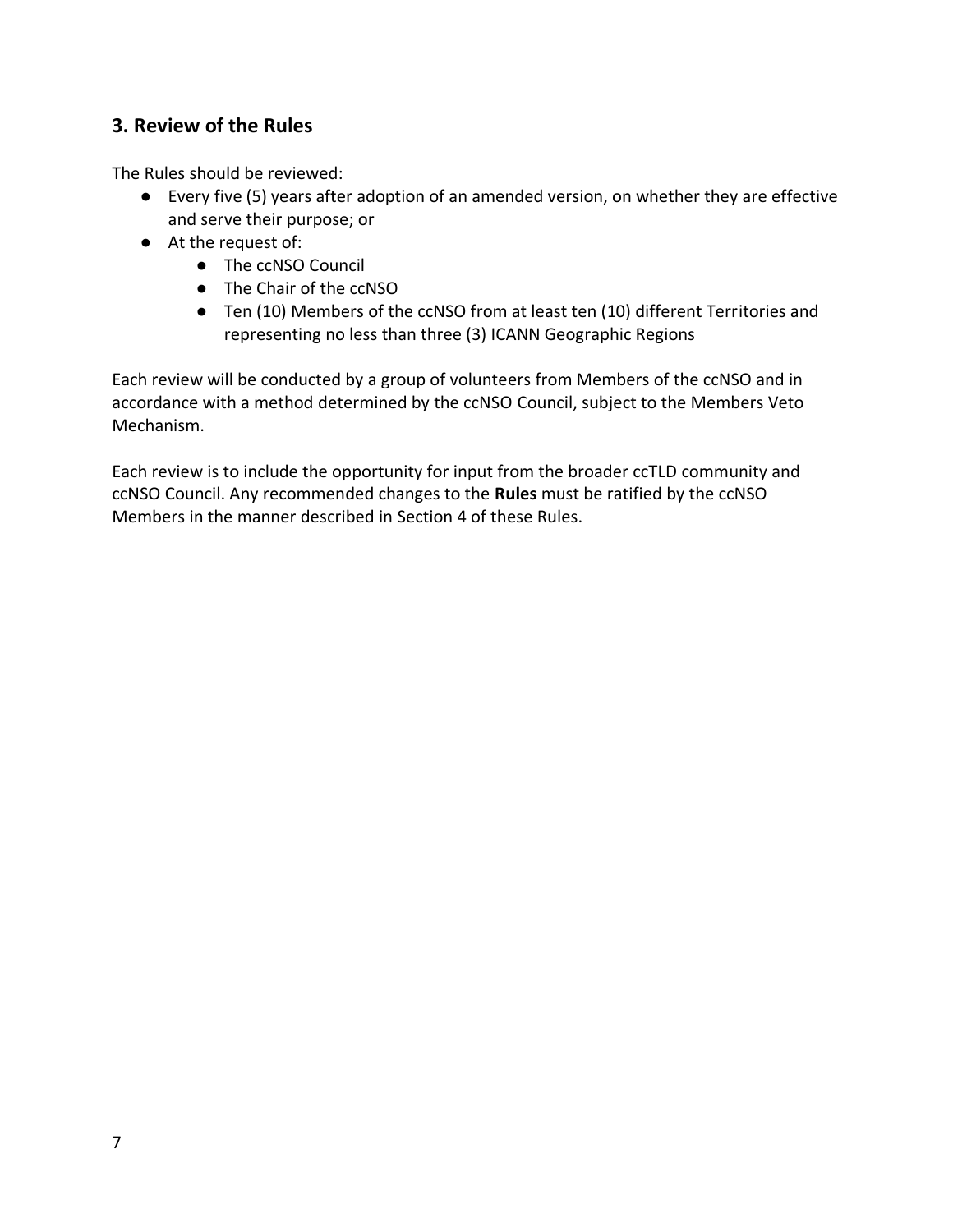# <span id="page-7-1"></span><span id="page-7-0"></span>**4. Change of the Rules for the ccNSO Membership and Operating Procedures 4.1 Mechanism to amend the Rules**

To change the Rules both the ccNSO Membership and the ccNSO Council have to adopt the amended Rules.

First, and after consultation of the ccNSO Membership, at least 14 members of the ccNSO Council must vote in favor to adopt the proposed amendment of the Rules.

Following the adoption by the ccNSO Council, the proposed amendments to the Rules must be circulated to all Members and the Members vote shall start no sooner than twenty‐one (21) calendar days and no later than twenty-eight (28) calendar days after the date the proposed amendments have been circulated to the Members.

The Members shall have adopted the amended Rules if at least a Super Majority of the votes cast are in favor of the proposed changes. Section 2.2 on the Members Vote quorum applies.

Within five (5) calendar days after conclusion of the Members Vote the voting report shall be submitted to the ccNSO Council for approval and published on the ccNSO website together with the amended Rules as adopted by the Members. The Membership shall be informed accordingly through the appropriate ccNSO list(s). The ccNSO Council has to vote whether to approve the voting report within seven (7) calendar days after its publication. The amended Rules become effective upon approval of the voting report by the ccNSO Council.

### <span id="page-7-2"></span>**4.2 Change mechanism - Operating Procedures or ccNSO Guidelines**

An Operating Procedure shall be developed or amended at the initiative of the ccNSO Council.

Before voting on the adoption of the Operating Procedure, the ccNSO Council must consult the Members of the ccNSO.

The ccNSO Council decision to adopt an Operating Procedure is subject to the Members Veto Mechanism.